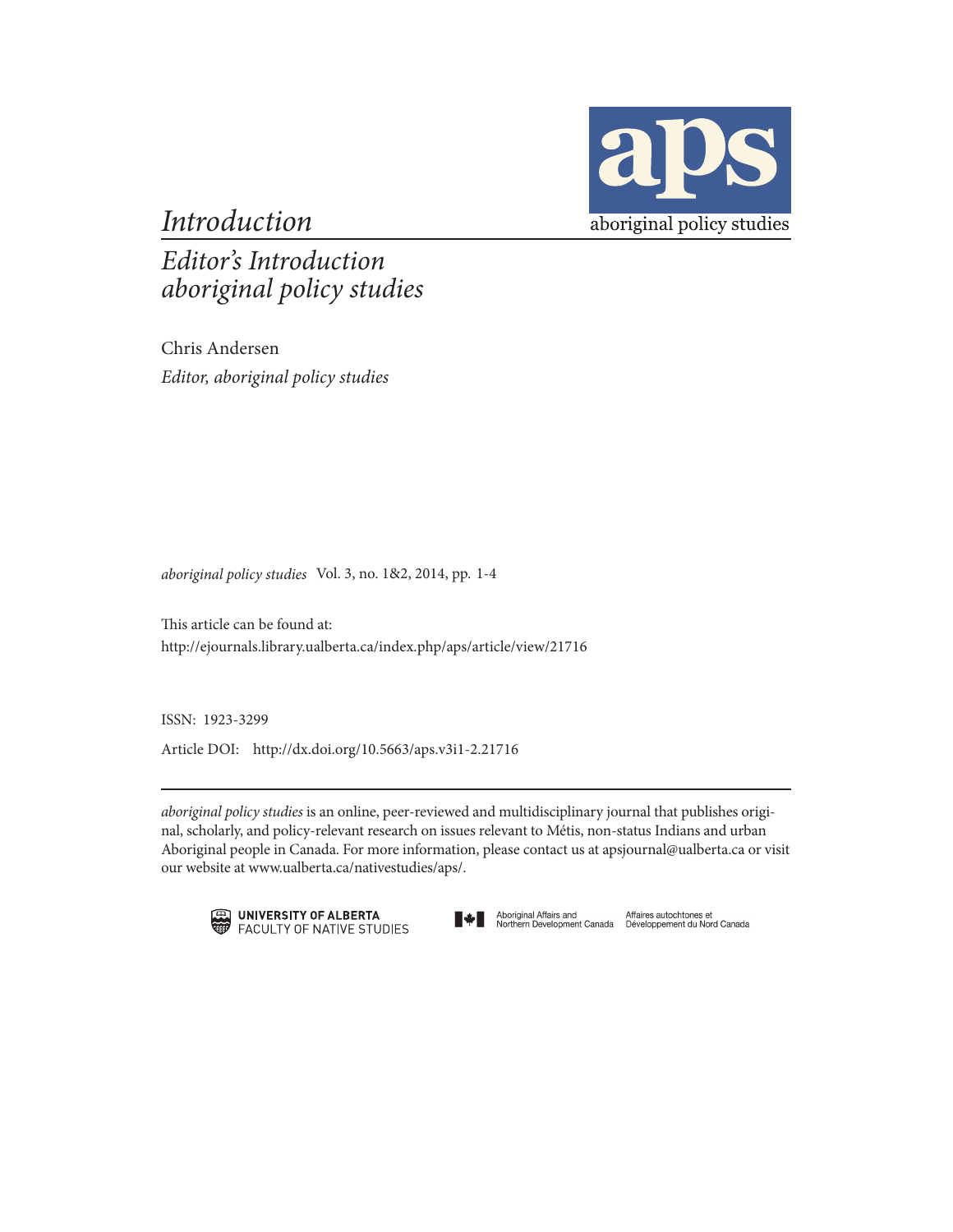## **Editor's Introduction**

## Chris Andersen *Editor, aboriginal policy studies*

We would like to welcome our readers to volume 3, issues 1 and 2, of *aboriginal policy studies*. This double issue contains six peer-reviewed articles, seven commentaries, and several book reviews, in addition to two sets of foundational documents. The various contributions to this issue continue to follow the journal's broad scope, which is to publish "original, scholarly, and policy relevant research on issues relevant to Métis, Non-Status Indians and urban Aboriginal peoples in Canada." As we emphasized in the previous introductions, and as we will continue to emphasize here, *aps* welcomes relevant submissions from all geographical and political regions of Canada. We are still not receiving an adequate number of submissions on issues pertaining to Métis policy, nor are we receiving a satisfying number of submissions on urban Aboriginal issues in central and eastern Canada. This is particularly the case with respect to urban Inuit issues, a lack we feel all the more, given that urban Inuit are among the most vulnerable of the Aboriginal population anywhere in Canada and urban Inuit policy concerns among the least well-understood in the Canadian Aboriginal policy field.

We will continue our attempts to increase submissions in these areas, and we invite peer-reviewed submissions and commentaries from interested scholars and policy actors. In the meantime, we are extending the reach of *aboriginal policy studies* through our rapidly growing social media campaign (administered by our social media guru, Kirsten Lindquist). Our current Twitter following is close to 3,000 people, spread out all over the globe. This speaks to the dissemination power of social media, but we like to think that it also speaks to the broad resonance of these policy issues beyond Canada's borders. We will continue to work to increase our online presence in Canada and internationally.

The articles and commentary in this double issue continue to speak to the broad array of policy issues that fall within the journal's scope. The first article, by Jacqueline Quinless, uses data from the 2006 Aboriginal Peoples Survey (Children and Youth supplement) to explore the effects of Aboriginal family structure and household composition on the wellbeing of Aboriginal children living off-reserve. Interestingly, Quinless found that, as the size of the household increases, children become more engaged in social activities, their parents have higher perceptions of their school performance, and the likelihood of these children having chronic health conditions actually decreases. Though we continue to be cautious with imputing causality in relationships that are only correlated, Quinless's pathbreaking research nonetheless holds intriguing implications for understanding how to create policy that improves Aboriginal children's well-being. More specifically, her research raises important questions about the distinctiveness of Aboriginal family structures, as well as asking policy actors to reflect on what, exactly, the classic expression "it takes a village to raise a child" actually means in formal policy contexts.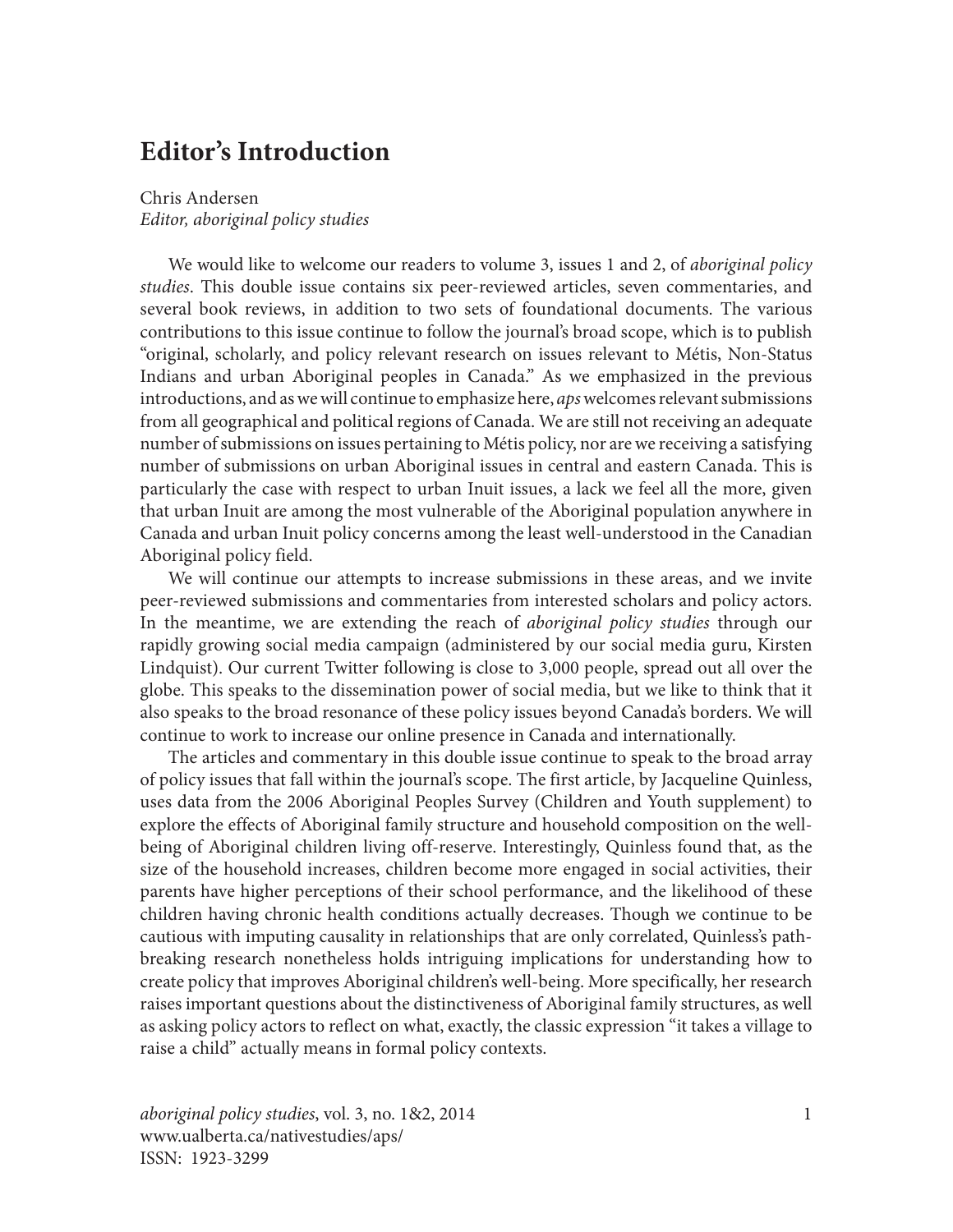In their own exploration of the 2006 Aboriginal Peoples Survey, Guèvremont and Kohen investigate the relationship between the health, social, and educational outcomes of First Nation children of teenage mothers in comparison to those of older mothers, though a series of Aboriginal People Survey questions to the mothers of these children. More specifically, the authors explored questions relating to physical health outcomes (health status, activity limitations, chronic conditions, dental care, and injuries); school outcomes (whether their child was doing well in school, maternal prioritization of post-secondary education, grade failure, and school satisfaction); social outcomes (how well mothers perceive their children as getting along with other kids, teachers, siblings, etc.), and offer policy recommendations based on their findings.

In the third article of this double issue, Mai Nguyen asks a question with important policy implications: Do Aboriginal-state public consultations allow for the effective participation of Aboriginal participants in the democratic process, given the group's political marginalization? Using as her case study the federal government's Urban Aboriginal Strategy (UAS) in Winnipeg—ostensibly geared toward providing investments in support of improving life skills; promoting job training, skills and entrepreneurialship; and supporting Aboriginal women, children, and families—Nguyen carefully traces the complex relationships involved in the delivery of UAS principles and policies. In essence, she answers her question with a qualified "yes," but argues that meaningful participation is highly dependent on the level of power redistribution mechanisms—from government to stakeholders—in any given policy context, a mechanism largely present in the UAS– Winnipeg context.

The fourth article, by John Hansen and Nicole Callihoo, investigates a long-standing issue faced by most Aboriginal communities in Canada, including those in urban centres: addictions recovery. Exploring the complex relationship between addictions and associated elements of broader community well-being, Hansen and Callihoo undertake a qualitative analysis of stakeholders linked to the Saskatoon Friendship Centre to explore what elements are deemed relevant and important to that broader relationship. In particular, they explore factors that lead to addictions recovery or relapse; barriers to healing from addictions; and the sorts of broader actions, programs, and assistance needed in the community to promote addictions recovery. Hansen and Callihoo also detail the importance of effective support systems and community belonging to addictions recovery, and offer several recommendations key to building a social environment that encourages addictions recovery.

The fifth article, by Michelle Drieger and her colleagues, explores risk factors associated with disease pandemics. More specifically, they carry out an evaluation of the Manitoba Métis Federation and Manitoba Health door-to-door risk communication campaign that targeted at-risk Métis in Manitoba during the H1N1 pandemic of 2009– 2010. They were interested in the degree to which Métis communities received targeted risk messaging that provided them with access to relevant materials and information. Their investigation, carried out through interviews with targeted communities and interested policy stakeholders, demonstrate that, despite the best efforts of the MMF and Manitoba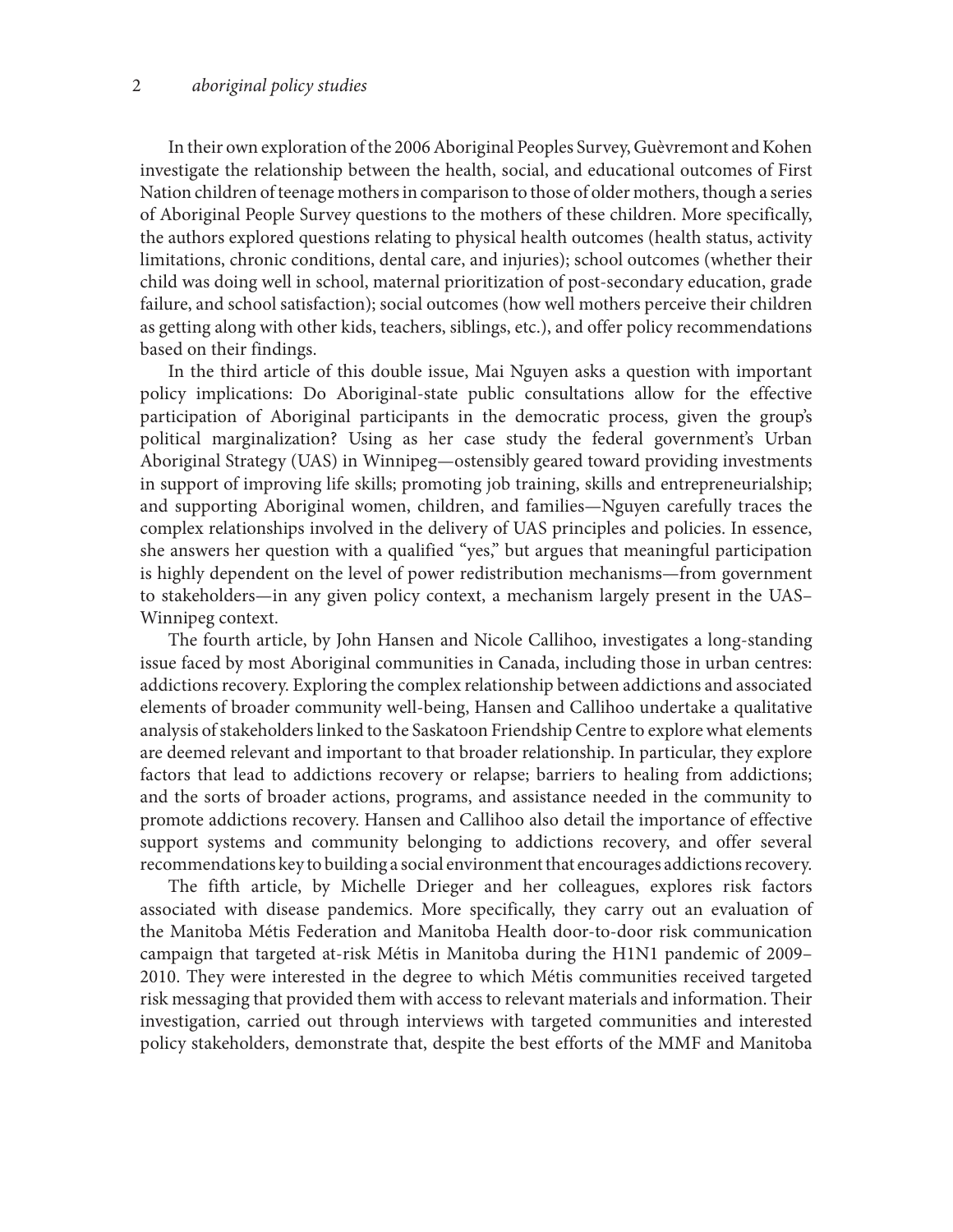Health, the campaign did not meet its intended goals. The authors offer several important policy recommendations to provide more effective strategies should future need arise.

The sixth and final article of volume 3.1&2 is the first francophone article the journal has published since its inception, and we thank Dr. Daniel Saleé for his editorial efforts in this regard and Catherine Couturier for her copyediting assistance. In their article, Nathalie Kermoal and Paulin Mulatris explore relationships between Aboriginal peoples and Edmonton francophone African immigrants. More specifically, they analyze how the two communities interact with one another: not just the misconceptions and misunderstandings that each has about the other, but the recognition—again, in both communities—about the importance of developing solidarities and facilitating dialogue.

\*\*\*\*\*

In addition to the peer-reviewed articles, this double issue has published seven commentaries touching on a wide array of issues of interest to the Aboriginal policy field in Canada. The first commentary, written by Alexander Hudson, explores the Idle No More movement—largely an urban phenomenon—from a public law perspective. Though a broad exploration of the movement's goals and efforts to achieve those goals, Hudson ultimately argues that, at least from a public policy perspective, First Nations groups have been much better served through a litigation strategy than they have through majoritarian policies (such as voting). In his discussion about improving off-reserve access to medical transportation funding, Michael Hankard explores several key differences in the way that medical transportation funding works differently for off-reserve First Nations people than for those on-reserve, despite the fact that this type of transportation is ostensibly covered under the same Health Canada Non-Insured Health Benefits program. Hankard provides recommendations from several front-line policy actors.

The third commentary is written by Darren O'Toole. His commentary provides an analysis of the recent Supreme Court of Canada decision Manitoba Métis Federation v. Canada (A.G.) (also known as "the MMF case"). Laying out the legal issues as pertaining to the extent to which land that Métis families were supposed to derive from the 1870 Manitoba Act provisions—but did not—was the fault of the Canadian government, O'Toole provides a jurisprudential analysis of how and why the Supreme Court of Canada framed the issues as they did, and the manner in which this framing produced the legal decision they ultimately wrote. The fourth commentary, following O'Toole's discussion, is Darren Prefontaine's explanation of the research activities of the Gabriel Dumont Institute in Saskatoon, SK, widely considered a "best practice" example of a Métis "educator, employment trainer, cultural resource producer and social justice advocate" over its three-decade-plus history. The very presence of GDI, not to mention its long history, has important implications for best practice policy as it relates to a number of facets important to Métis communities, in Saskatchewan, and more broadly.

The fifth commentary, written by Audrey Giles and her colleagues, explores the high rates of drowning in Aboriginal communities in Canada. I must admit that I personally knew little—nor did I particularly care—about this issue before reading Dr. Giles and her colleagues' work. However, they compellingly link these disproportionately (and needlessly)